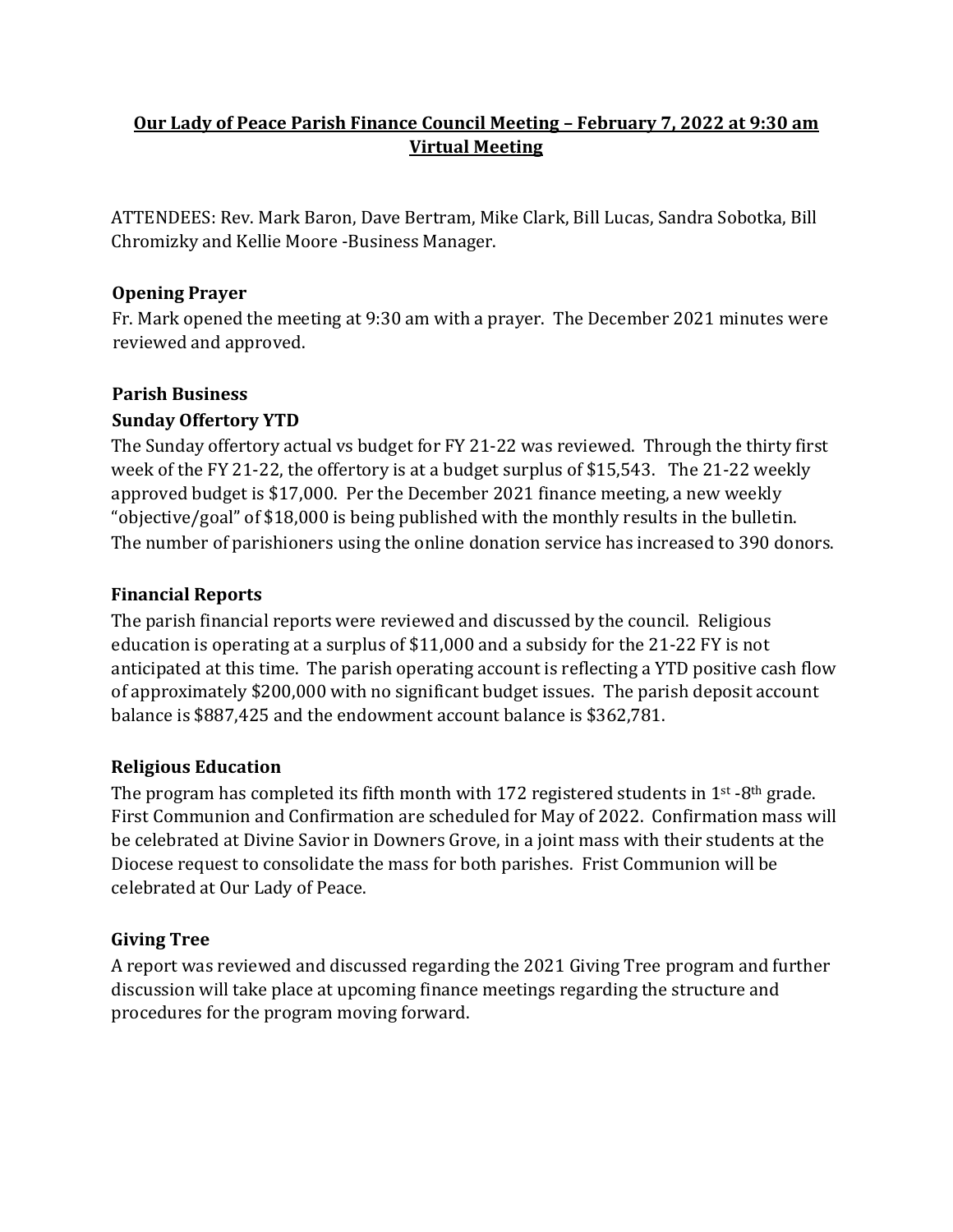# **Pastor's Report Divine Renovation**

Fr. Mark reported he is continuing to work with the consultant, Ron Huntley, on leadership coaching and how to form a new leadership model within the parish. Fr. Mark has identified his new service ministry team members that will be introduced to the parish during Lent. The service ministry team will assist in identifying areas in the parish to be renewed or improved and assist in the coordinating the ministries on a day to day basis.

# **Parish Pastoral Council**

Fr Mark reported that the newly formed Parish Pastoral Council is working with a consultant, Eileen Moore, on forming council structure. A chairperson will be selected in the coming weeks and their main focus will be to create the parish vision statement in the coming months. Eventually, the PPC will create a strategic plan for the parish. Fr Mark has deferred the introduction of the new PPC members from January 2022 until Lent.

## **Ministry Update**

## **Younger Than Ever Seniors**

The seniors group will meet on February 21<sup>st</sup> in the school to discuss future planning for the 2022 year. The group has been suspended since March 2020 due to COVID restrictions. Parish staff will assist with the coordination of senior events and needed communication.

## **Alpha Program**

Alpha is scheduled for the second round of sessions beginning February 28**th.**  Dc Pat will assume the role of coordinator for the second session.

## **Additional Reports**

## **Food Pantry**

Year to date donations through January are \$55,264. Donations are down \$16,049 from January 2021. The food pantry continues to serve 50-60 families per week from our surrounding communities.

## **CMAA 2021**

The parish surpassed its 2021 annual goal of \$95,000. Current pledges are \$170,519 from 589 donors through January 10, 2022. The current rebate the parish will receive is \$52,794. The 2022 CMAA parish goal is \$95,800, which is up \$800 from the 2021 goal.